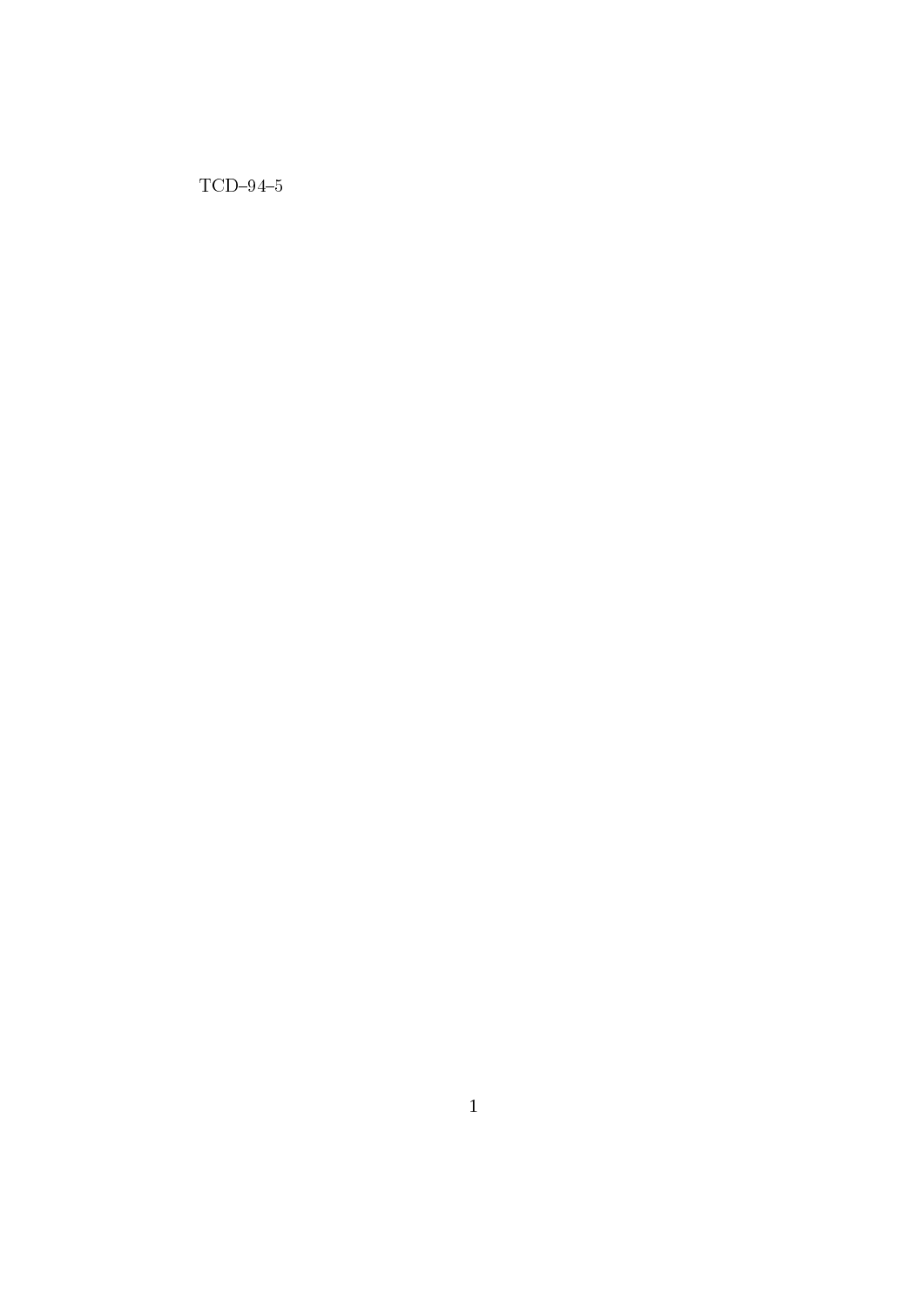# Essential LAT<sub>EX</sub>

### Jon Warbrick<sup>∗</sup>

March 13, 2001

# **1 Introduction**

This document is an attempt to give you all the essential information that you will need in order to use the LAT<sub>EX</sub> Document Preparation System. Only very basic features are covered, and a vast amount of detail has been omitted. In a document of this size it is not possible to include everything that you might need to know, and if you intend to make extensive use of the program you should refer to a more complete reference. Attempting to produce complex documents using only the information found below will require much more work than it should, and will probably produce a less than satisfactory result.

The main references for LAT<sub>E</sub>X are *The LATEX User's guide and Reference Manual* by Leslie Lamport (ISBN 0-201-52983) and *The ETEX Companion* by Michel Goossens, Frank Mittelbach and Alexander Samarin (ISBN 0-201-54199-8). These contain all the information that you will ever need to know about the program, and you will need access to copies if you are to use LAT<sub>EX</sub> seriously.

## 2 How does LAT<sub>E</sub>X work?

In order to use LAT<sub>EX</sub> you generate a file containing both the text that you wish to print and instructions to tell LATEX how you want it to appear. You will normally create this file using your system's text editor. You can give the file any name you like, but it should end ".tex" to identify the file's contents. You then get LATEX to process the file, and it creates a new file of typesetting commands; this has the same name as your file but the ".tex" ending is replaced by ".dvi". This stands

 $0$ Updated to L<sup>ST</sup>FX2e by Timothy Murphy.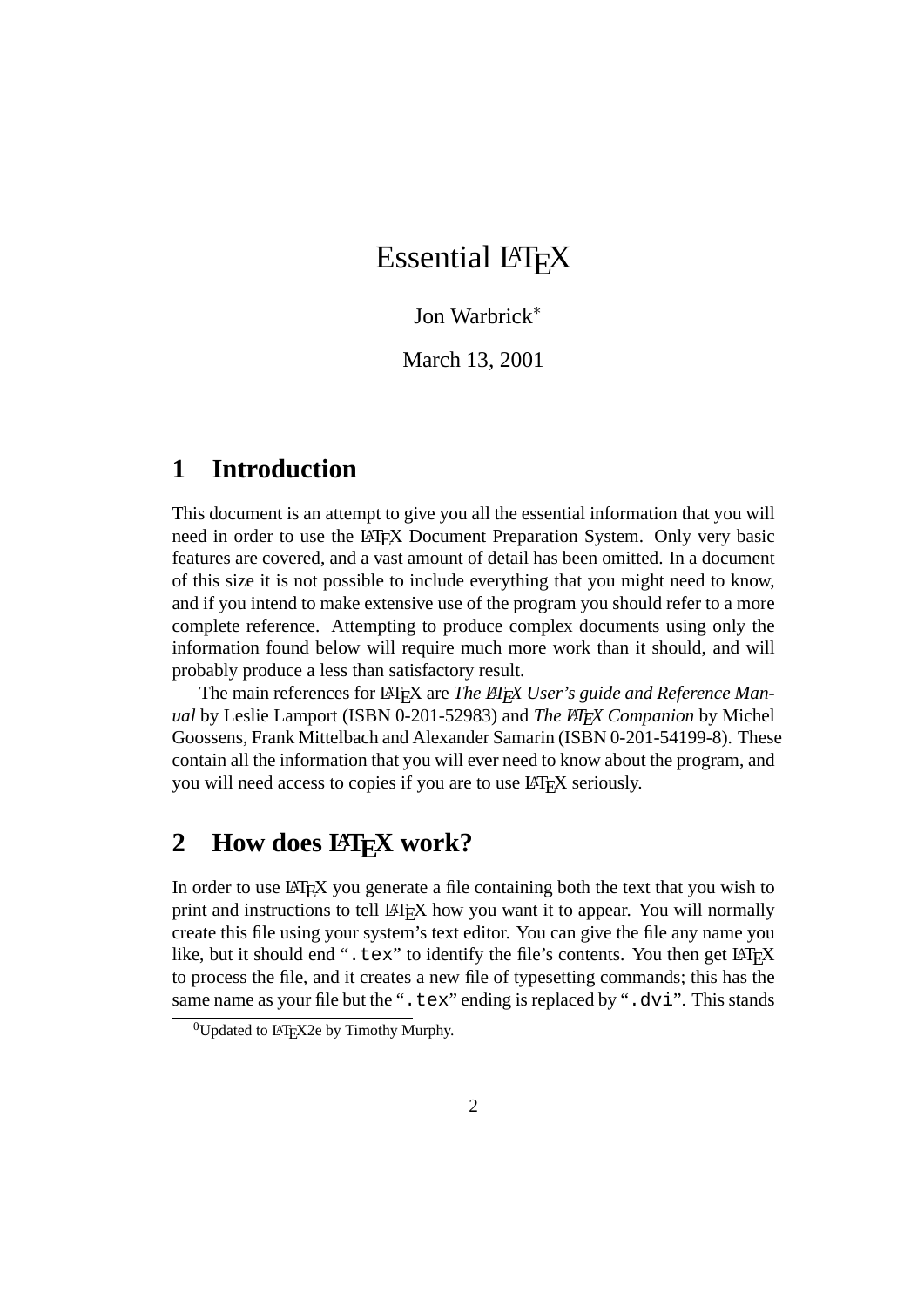for '*D*e*v*ice *I*ndependent' and, as the name implies, this file can be used to create output on a range of printing devices.

Rather than encourage you to dictate exactly how your document should be laid out, LAT<sub>E</sub>X instructions allow you describe its *logical structure*. For example, you can think of a quotation embedded within your text as an element of this logical structure: you would normally expect a quotation to be displayed in a recognisable style to set it off from the rest of the text. A human typesetter would recognise the quotation and handle it accordingly, but since LAT<sub>EX</sub> is only a computer program it requires your help. There are therefore LATEX commands that allow you to identify quotations and as a result allow LATEX to typeset them correctly.

Fundamental to LATEX is the idea of a *document class* that determines exactly how a document will be formatted. LAT<sub>EX</sub> provides standard document classes that describe how standard logical structures (such as quotations) should be formatted. You may have to supplement these classes by *packages* specifying the formatting of logical structures peculiar to your document, such as mathematical formulae.

You can also modify the standard document classes by adding your own *package*. You can even create an entirely new class, though you should know the basic principles of typographical design before you do this.

There are a number of good reasons for concentrating on the logical structure rather than on the appearance of a document. It prevents you from making elementary typographical errors in the mistaken idea that they improve the aesthetics of a document—you should remember that the primary function of document design is to make documents easier to read, not prettier. It is more flexible, since you only need to alter the definition of the quotation style to change the appearance of all the quotations in a document. Most important of all, logical design encourages better writing. A visual system makes it easier to create visual effects rather than a coherent structure; logical design encourages you to concentrate on your writing and makes it harder to use formatting as a substitute for good writing.

## **3** A Sample L<sub>P</sub>I<sub>E</sub>X file

Have a look at the example LAT<sub>E</sub>X file in Figure 1. It is a slightly modified copy of the standard LATEX example file small2e.tex. Your local guide will tell you how you can make your own copy of this file. The line numbers down the left-hand side are not part of the file, but have been added to make it easier to identify various portions. Also have a look at Figure 2 which shows, more or less, the result of processing this file.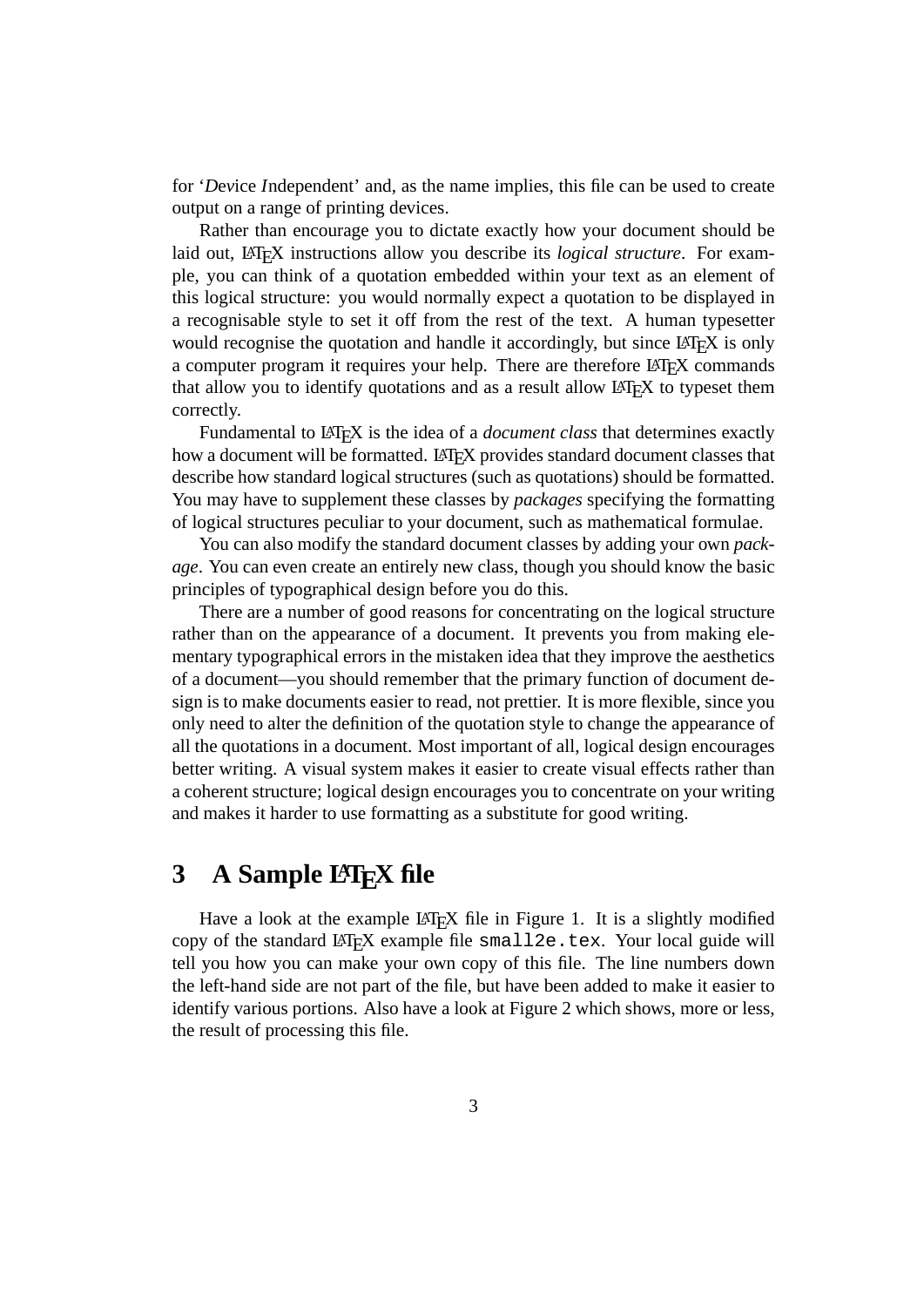% This is a small sample LaTeX input file (Version of 10 April 1994) % % Use this file as a model for making your own LaTeX input file. % Everything to the right of a % is a remark to you and is ignored by LaTeX. % The Local Guide tells how to run LaTeX. % WARNING! Do not type any of the following 10 characters except as directed:  $\begin{array}{ccccccccccccccccccccc} \text{\&} & & & & \text{\&} & & & \text{\&} & & & \text{\&} & & & \text{\&} & & & \text{\&} & & & \text{\&} & & & \text{\&} & & & \text{\&} & & & \text{\&} & & & \text{\&} & & & \text{\&} & & & \text{\&} & & & \text{\&} & & & \text{\&} & & & \text{\&} & & & \text{\&} & & & \text{\&} & & & \text{\&} & & & \text{\&} & & & \text{\&} & & & \text{\&} & & & \text{\&} & & & \text{\&} & & & \text{\&} & & & \text{\&} & &$ \documentclass{article} % Your input file must contain these two lines \begin{document} % plus the \end{document} command at the end. \section{Simple Text} % This command makes a section title. Words are separated by one or more spaces. Paragraphs are separated by one or more blank lines. The output is not affected by adding extra spaces or extra blank lines to the input file. Double quotes are typed like this: ''quoted text''. Single quotes are typed like this: 'single-quoted text'. Long dashes are typed as three dash characters---like this. Emphasized text is typed like this:  $\emptyset$  this is emphasized. Bold text is typed like this:  $\textbf{this is bold}.$ \subsection{A Warning or Two} % This command makes a subsection title. If you get too much space after a mid-sentence period---abbreviations like etc.\ are the common culprits)---then type a backslash followed by a space after the period, as in this sentence. Remember, don't type the 10 special characters (such as dollar sign and backslash) except as directed! The following seven are printed by typing a backslash in front of them:  $\% \ ( \ \| \ \)$  \\f and \\. The manual tells how to make other symbols. \end{document} % The input file ends with this command. Figure 1: A Sample LAT<sub>F</sub>X File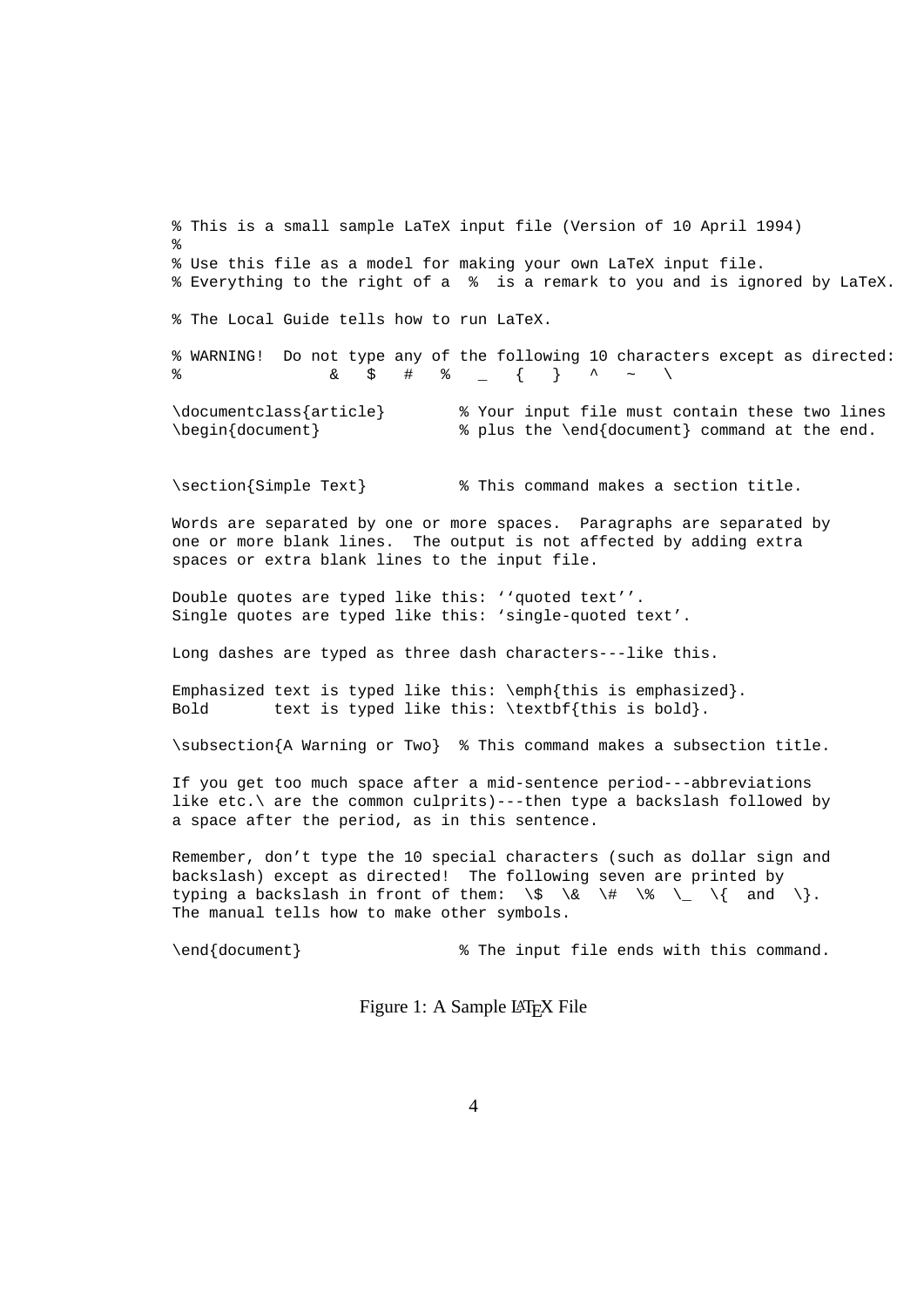# **1 Simple Text**

Words are separated by one or more spaces. Paragraphs are separated by one or more blank lines. The output is not affected by adding extra spaces or extra blank lines to the input file.

Double quotes are typed like this: "quoted text". Single quotes are typed like this: 'single-quoted text'.

Long dashes are typed as three dash characters—like this.

Emphasized text is typed like this: *this is emphasized*. Bold text is typed like this: **this is bold**.

#### **1.1 A Warning or Two**

If you get too much space after a mid-sentence period—abbreviations like etc. are the common culprits)—then type a backslash followed by a space after the period, as in this sentence.

Remember, don't type the 10 special characters (such as dollar sign and backslash) except as directed! The following seven are printed by typing a backslash in front of them:  $\& \& \# \%$  | { and }. The manual tells how to make other symbols.

Figure 2: The result of processing the sample file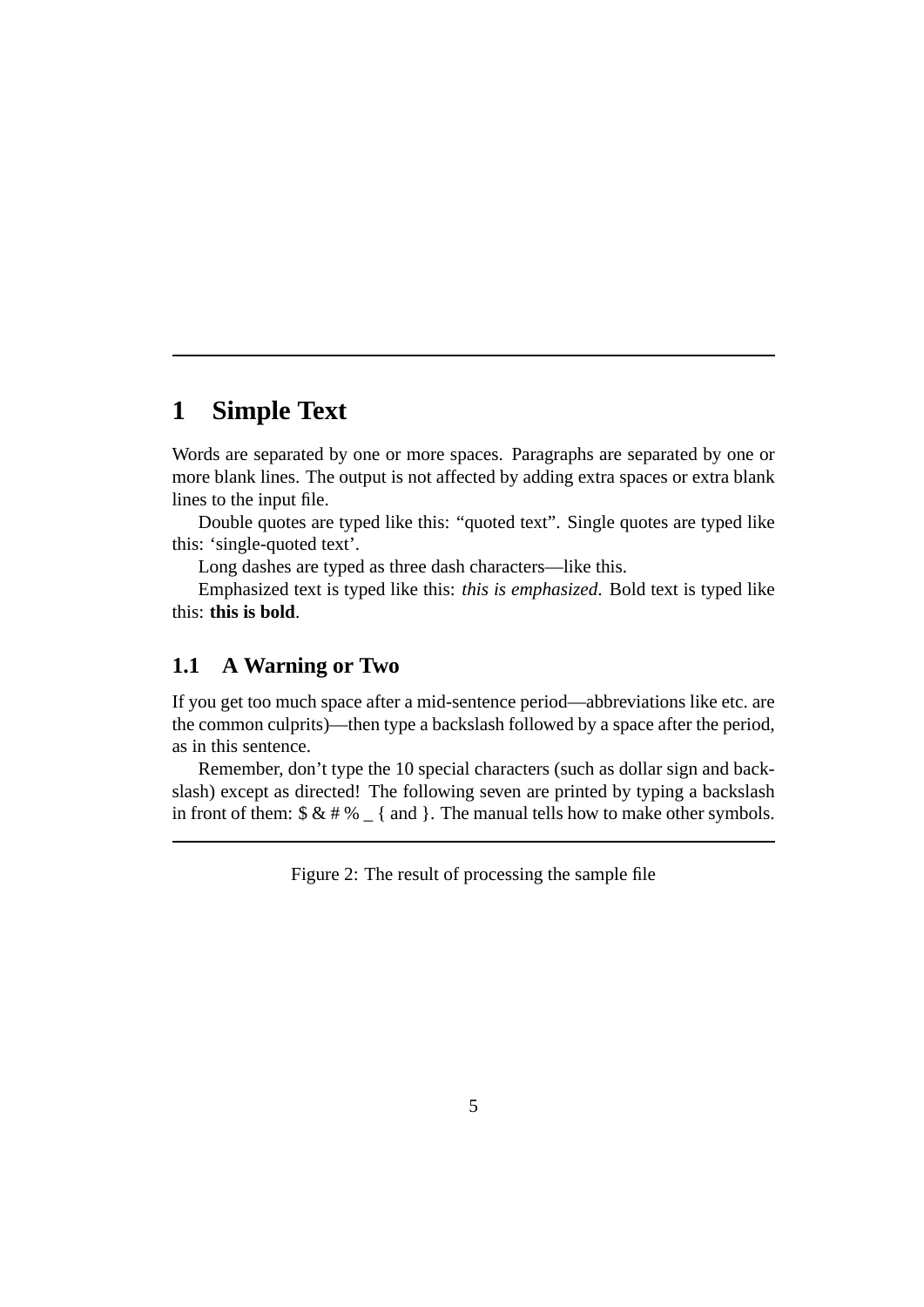#### **3.1 Running Text**

Most documents consist almost entirely of running text—words formed into sentences, which are in turn formed into paragraphs—and the example file is no exception. Describing running text poses no problems, you just type it in naturally. In the output that it produces, LAT<sub>E</sub>X will fill lines and adjust the spacing between words to give tidy left and right margins. The spacing and distribution of the words in your input file will have no effect at all on the eventual output. Any number of spaces in your input file are treated as a single space by LAT<sub>EX</sub>, it also regards the end of each line as a space between words (see lines 15–17). A new paragraph is indicated by a blank line in your input file, so don't leave any blank lines unless you really wish to start a paragraph.

LATEX reserves a number of the less common keyboard characters for its own use. The ten characters

# \$ % & ~ \_ ^ \ { }

should not appear as part of your text, because if they do LAT<sub>E</sub>X will get confused.

### 3.2 LAT<sub>E</sub>X Commands

There are a number of words in the file that start  $\sqrt{\ }$  (see lines 9, 10 and 13). These are LATEX *commands* and they describe the structure of your document. There are a number of things that you should realise about these commands:

All LATEX commands consist of a '\' followed by one or more characters.

LATEX commands should be typed using the correct mixture of upper- and lower-case letters. \BEGIN is *not* the same as \begin.

Some commands are placed within your text. Often they take an "argument" which is enclosed in curly brackets '{}',

```
\command{text}
```
The \section command is like this (see line 13). So is the \emph{...} command, which is used to emphasize the text in curly brackets, normally by changing to an *italic* typestyle (see line 25).

Occasionally the argument to a command is enclosed in square brackets '[]'. There is method behind this apparent madness, but for the time being you should be sure to copy the commands exactly as given.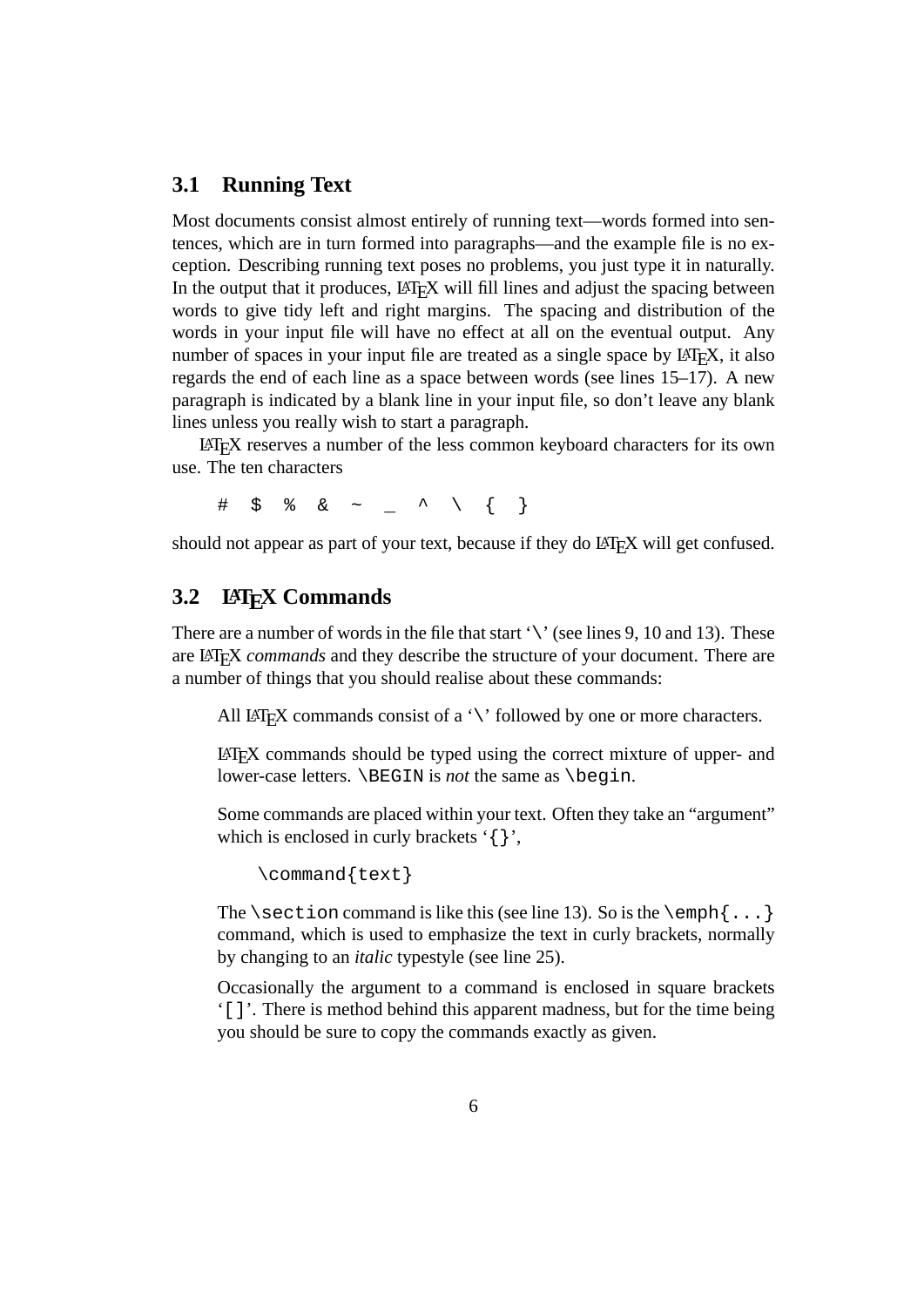When a command's name is made up entirely of letters, you must make sure that the end of the command is marked by something that isn't a letter. This is usually either the opening bracket around the command's argument, or it's a space. When it's a space, that space is always ignored by LAT<sub>EX</sub>. We will see later that this can sometimes be a problem.

#### **3.3 Overall structure**

There are some LATEX commands that must appear in every document. The actual text of the document always starts with a \begin{document} command and ends with an \end{document} command (see lines 10 and 39). Anything that comes after the  $\end{cal}$  document  $\}$  command is ignored. Everything that comes before the \begin{document} command is called the *preamble*. The preamble can only contain LAT<sub>EX</sub> commands to describe the document's style.

One command that must appear in the preamble is the \documentclass command (see line 9). This command specifies the overall class for the document. Our example file is a simple technical document, and uses the article class, modified to print in eleven-point type on A4 paper. There are other classes that you can use, as you will find out later on in this document.

#### **3.4 Other Things to Look At**

LATEX can print both opening and closing quote characters, and can manage either of these either single or double. To do this it uses the two quote characters from your keyboard: ' and '. You will probably think of ' as the ordinary single quote character which probably looks like « or , on your keyboard, and ' as a "funny" character that probably appears as  $\mu$ . You type these characters once for single quote (see line 21), and twice for double quotes (see line 20). The double quote character " itself is almost never used.

LATEX can produce three different kinds of dashes. A long dash, for use as a punctuation symbol, as is typed as three dash characters in a row, like this  $\prime$ ---' (see line 23). A shorter dash, used between numbers as in '10–20', is typed as two dash characters in a row, while a single dash character is used as a hyphen.

From time to time you will need to include one or more of the LAT<sub>EX</sub> special symbols in your text. Seven of them can be printed by making them into commands by proceeding them by backslash (see line 36). The remaining three symbols can be produced by more advanced commands, as can symbols that do not appear on your keyboard such as  $\dagger$ ,  $\dagger$ ,  $\S$ ,  $\pounds$ ,  $c$ ,  $\dagger$  and  $\clubsuit$ .

It is sometimes useful to include comments in a LAT<sub>E</sub>X file, to remind you of what you have done or why you did it. Everything to the right of a  $\frac{1}{2}$  sign is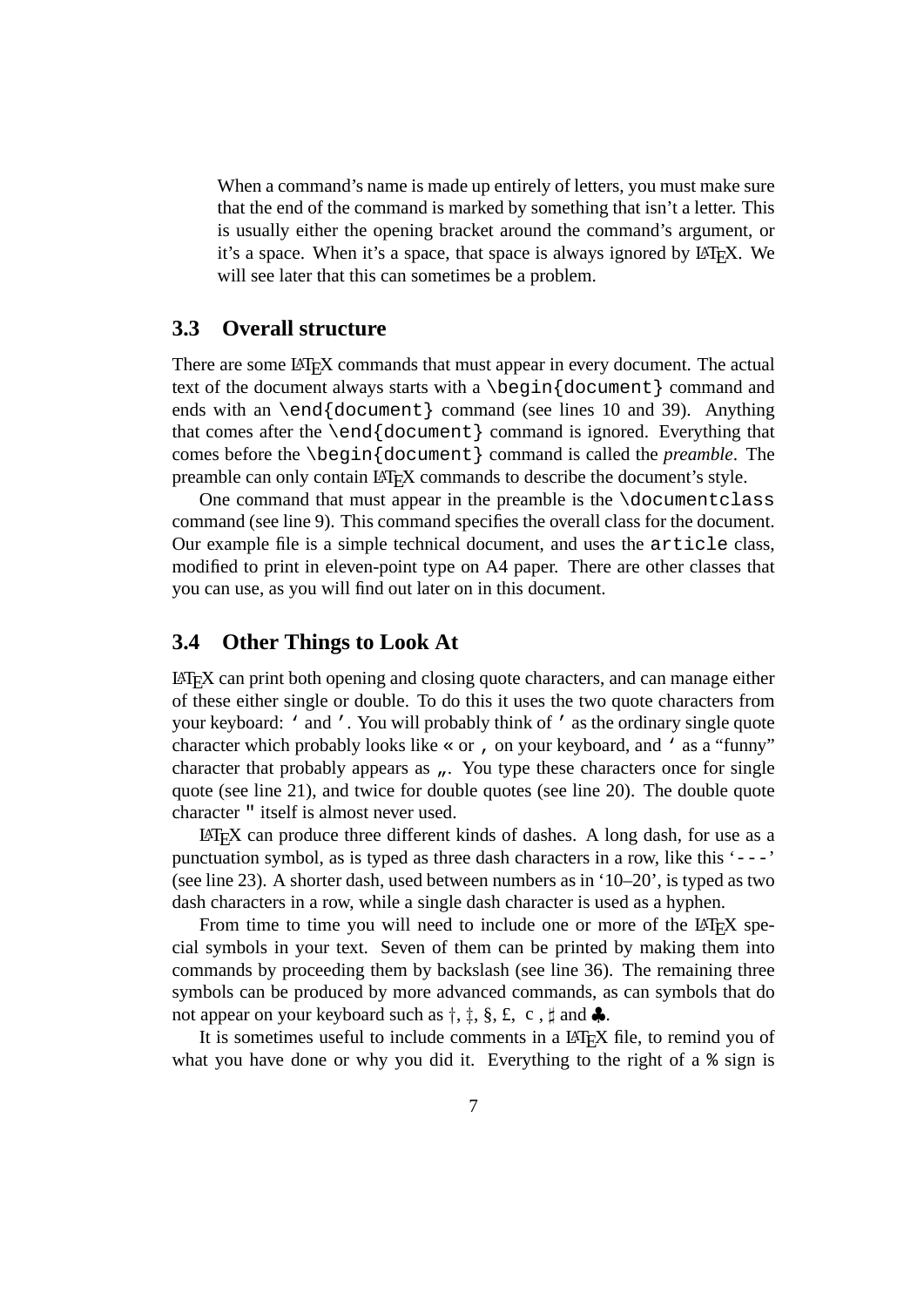ignored by LAT<sub>E</sub>X, and so it can be used to introduce a comment.

### **4 Document Classes and Class Options**

There are four standard document classes available in LAT<sub>EX</sub>:

- **article** intended for short documents and articles for publication. Articles do not have chapters, and when \maketitle is used to generate a title (see Section 10) it appears at the top of the first page rather than on a page of its own.
- **report** intended for longer technical documents. It is similar to article, except that it contains chapters and the title appears on a page of its own.
- **book** intended as a basis for book publication. Page layout is adjusted assuming that the output will eventually be used to print on both sides of the paper.
- **letter** intended for producing personal letters. This class will allow you to produce all the elements of a well laid out letter: addresses, date, signature, etc.

These standard classes can be modified by a number of *class options*. They appear in square brackets after the \documentclass command. Only one class can ever be used but you can have more than one class option, in which case their names should be separated by commas. The standard class options are:

- **11pt** prints the document using eleven-point type for the running text rather that the ten-point type normally used. Eleven-point type is about ten percent larger than ten-point.
- **12pt** prints the document using twelve-point type for the running text rather than the ten-point type normally used. Twelve-point type is about twenty percent larger than ten-point.
- **a4paper** causes the output in all of the standard classes to be adjusted to fit correctly on A4 paper. LAT<sub>EX</sub> was designed in America where the standard paper is shorter and slightly wider than A4; without this option you will find that your output looks a little strange.
- **twoside** causes documents in the article or report classes to be formatted for printing on both sides of the paper. This is the default for the book class.
- **twocolumn** produces two column on each page.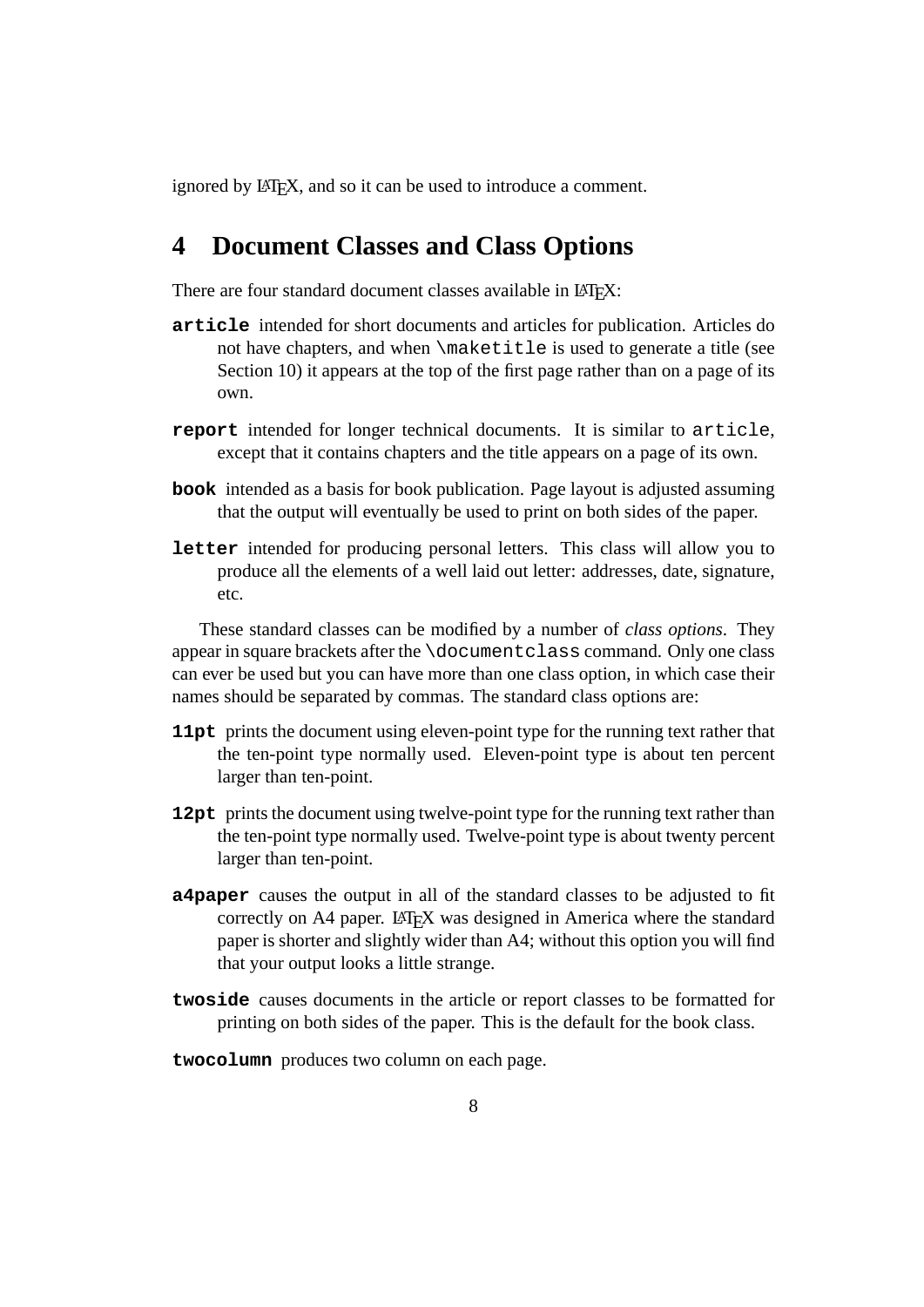**titlepage** causes the \maketitle command to generate a title on a separate page for documents in the article class. A separate page is always used in both the report and book classes.

# **5 Packages**

There are a vast number of *packages* available for implementing a wide range of additional features.

For example the amstex package greatly expands the facilities for printing mathematics, allowing in particular the use of many more symbols, such as the "blackboard bold" letters *Z*, *R*, . . . commonly used for the integers, reals, etc. *The LATEX Companion* discusses a large number of packages, expaining the facilities they offer and how they are used.

A package is invoked by the \usepackage command, which should come immediately after the \documentclass command at the beginning of the file, eg

```
\documentclass[12pt,a4paper]{article}
\usepackage{amstex}
```
When a package is invoked the corresponding .sty file is read, eg the file asmtex.sty in the above example.

Several different packages can be used in one file. Some packages have their own options, eg

\usepackage[leqno]{amstex}

causes equation numbers to be written to the left of the equation, rather than the right.

## **6 Environments**

We mentioned earlier the idea of identifying a quotation to LAT<sub>EX</sub> so that it could arrange to typeset it correctly. To do this you enclose the quotation between the commands \begin{quotation} and \end{quotation}. This is an example of a LATEX construction called an *environment*. A number of special effects are obtained by putting text into particular environments.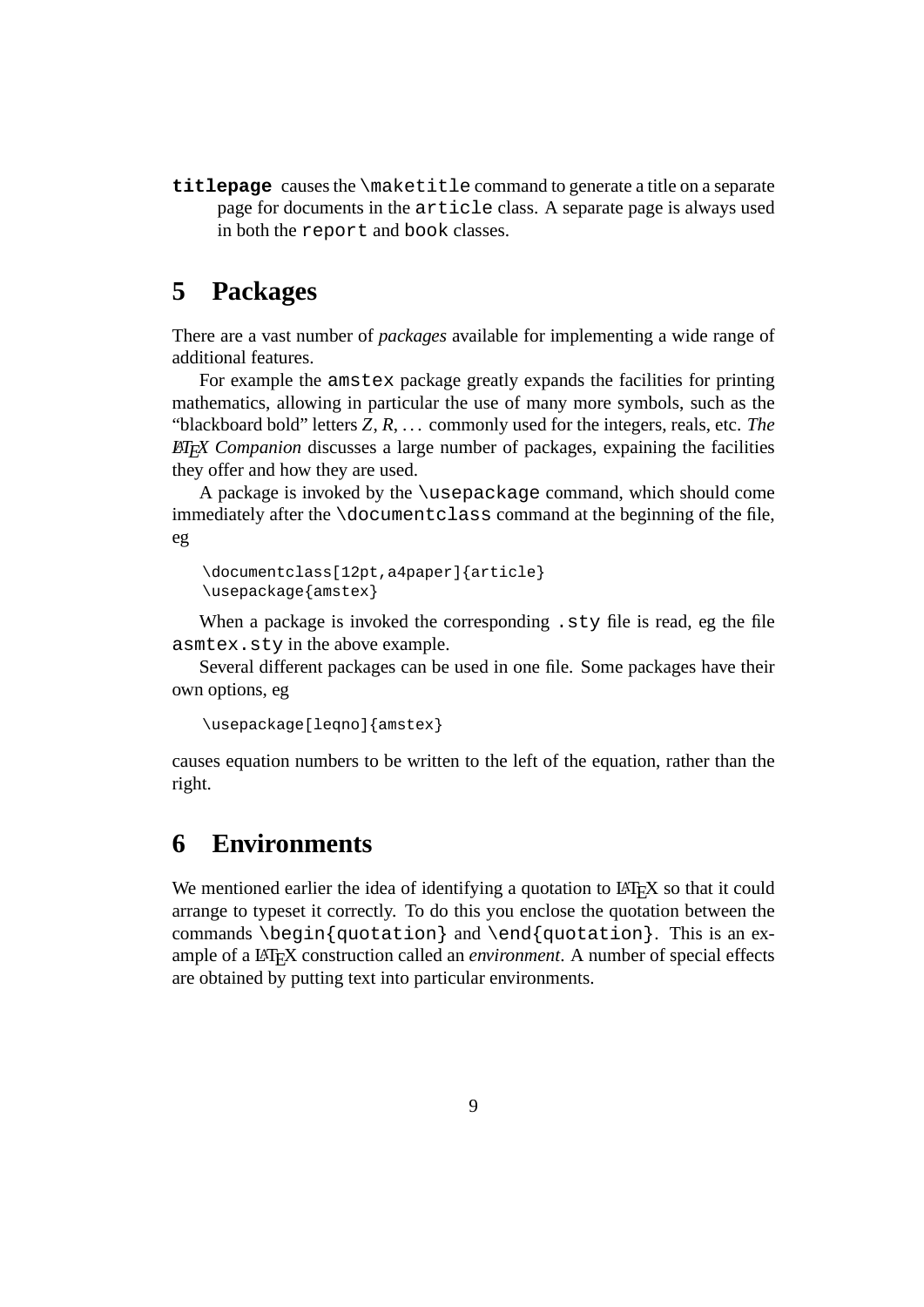### **6.1 Quotations**

There are two environments for quotations: quote and quotation. quote is used either for a short quotation or for a sequence of short quotations separated by blank lines:

```
US presidents ... pithy remarks US presidents have been known for their
\begin{quote}
The buck stops here.
I am not a crook.
\end{quote}
                                      pithy remarks:
                                            The buck stops here.
                                            I am not a crook.
```
Use the quotation environment for quotations that consist of more than one paragraph. Paragraphs in the input are separated by blank lines as usual:

```
Here is some advice to remember:
Here is some advice to remember:
\begin{quotation}
Environments for making
...other things as well.
Many problems
...environments.
\end{quotation}
                                              Environments for
                                           making quotations can be
                                           used for other things as
                                           well.
                                              Many problems can be
                                           solved by novel applica-
                                           tions of existing environ-
                                           ments.
```
### **6.2 Centering and Flushing**

Text can be centred on the page by putting it within the center environment, and it will appear flush against the left or right margins if it is placed within the flushleft or flushright environments. Notice the spelling of center unfortunately LATEX doesn't understand the English spelling.

Text within these environments will be formatted in the normal way, in particular the ends of the lines that you type are just regarded as spaces. To indicate a "newline" you need to type the \\ command. For example:

| \begin{center}   | one two three |
|------------------|---------------|
| one              | four          |
| two              | five          |
| three \\         |               |
| four $\setminus$ |               |
| five             |               |
| \end{center}     |               |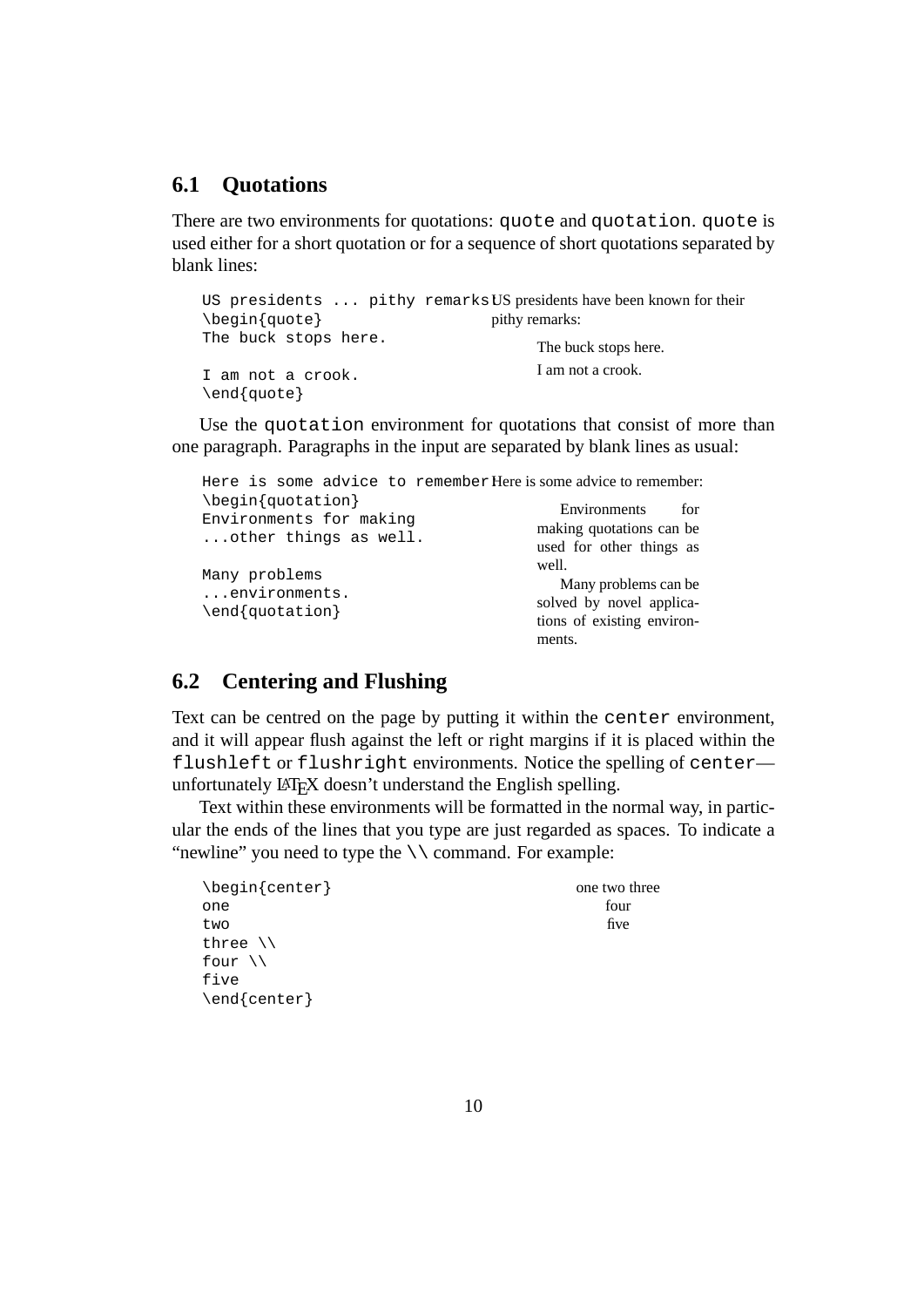### **6.3 Lists**

There are three environments for constructing lists. In each one each new item is begun with an \item command. In the itemize environment the start of each item is given a marker, in the enumerate environment each item is marked by a number. These environments can be nested within each other in which case the amount of indentation used is adjusted accordingly:

| \begin{itemize}                                                            | Itemized lists are handy.                       |
|----------------------------------------------------------------------------|-------------------------------------------------|
| \item Itemized lists are handy.<br>\item However, don't forget             | However, don't forget                           |
| \begin{enumerate}<br>\item The 'item' command.<br>\item The 'end' command. | 1. The 'item' command.<br>2. The 'end' command. |
| \end{enumerate}                                                            |                                                 |
| $\end{itemize}$                                                            |                                                 |

The third list making environment is description. In a description you specify the item labels inside square brackets after the \item command. For example:

```
Three animals that you should
know about are:
\begin{description}
  \item[gnat] A small animal...
  \item[gnu] A large animal...
  \item[armadillo] A ...
\end{description}
                                    Three animals that you should know
                                    about are:
                                    gnat A small animal that causes no end
                                          of trouble.
                                    gnu A large animal that causes no end
                                          of trouble.
```
**armadillo** A medium-sized animal.

#### **6.4 Tables**

Because LAT<sub>E</sub>X will almost always convert a sequence of spaces into a single space, it can be rather difficult to lay out tables. See what happens in this example

```
\begin{flushleft}
Income Expenditure Result \\
20s 0d 19s 11d
20s 0d 20s 1d misery \\
\end{flushleft}
                                    Income Expenditure Result
                                  \setminus 20s 0d 19s 11d happiness
                       happiness \sqrt{20s} 0d 20s 1d misery
```
The tabbing environment overcomes this problem. Within it you set tabstops and tab to them much like you do on a typewriter. Tabstops are set with the  $\setminus$  = command, and the  $\setminus$  command moves to the next stop. The  $\setminus \setminus$  command is used to separate each line. A line that ends \kill produces no output, and can be used to set tabstops: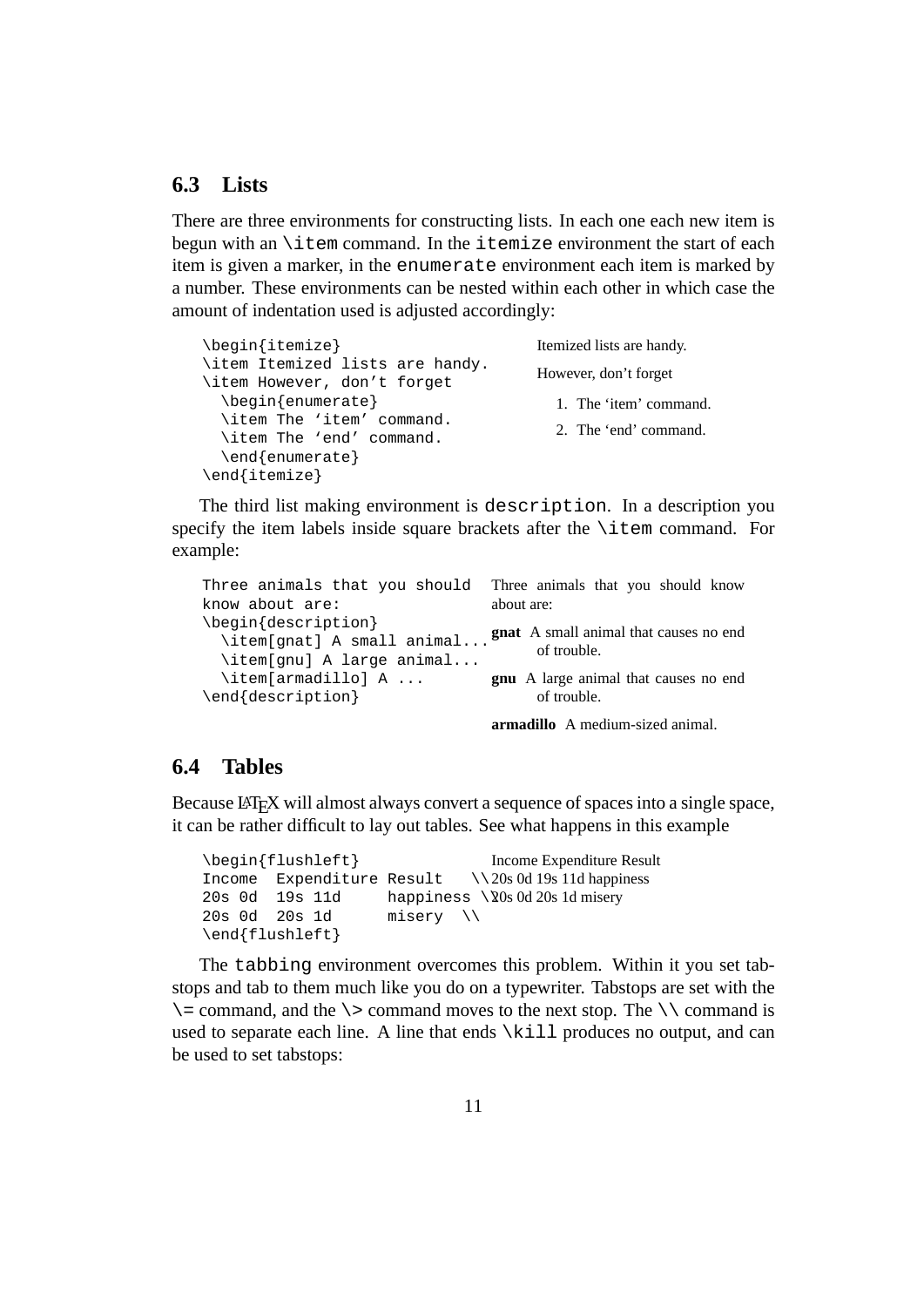```
\begin{tabbing}
Income \ensuremath{\text{equiv}} \starIncome \>Expenditure \>Result \\
20s 0d \>19s 11d \>Happiness \\
20s 0d \>20s 1d \>Misery \\
\end{tabbing}
```

```
Income Expenditure Result
20s 0d 19s 11d Happiness
20s 0d 20s 1d Misery
```
Unlike a typewriter's tab key, the  $\>$  command always moves to the next tabstop in sequence, even if this means moving to the left. This can cause text to be overwritten if the gap between two tabstops is too small.

### **6.5 Verbatim Output**

Sometimes you will want to include text exactly as it appears on a terminal screen. For example, you might want to include part of a computer program. Not only do you want LATEX to stop playing around with the layout of your text, you also want to be able to type all the characters on your keyboard without confusing LATEX. The verbatim environment has this effect:

```
The section of program in
question is:
\begin{verbatim}
\{ this finds a \& bfor i := 1 to 27 do
 begin
 table[i] := fn(i);process(i)
 end;
\end{verbatim}
                                 The section of program in question is:
                                 { this finds %a & %b }
                                 for i := 1 to 27 do
                                    begin
                                    table[i] := fn(i);process(i)
                                    end;
```
## **7 Type Styles**

We have already come across the \em command for changing typeface. Here is a full list of the available typefaces:

| \textrm Roman           | \textit Italic  |                           | \textsc SMALL CAPS |
|-------------------------|-----------------|---------------------------|--------------------|
| emph <i>Emphatic</i>    | \textsl Slanted |                           | \texttt Typewriter |
| \textbf <b>Boldface</b> |                 | <b>\textsf Sans Serif</b> |                    |

Remember that these commands are used *inside* a pair of braces to limit the amount of text that they effect. In addition to the eight typeface commands, there are a set of commands that alter the size of the type. These commands are: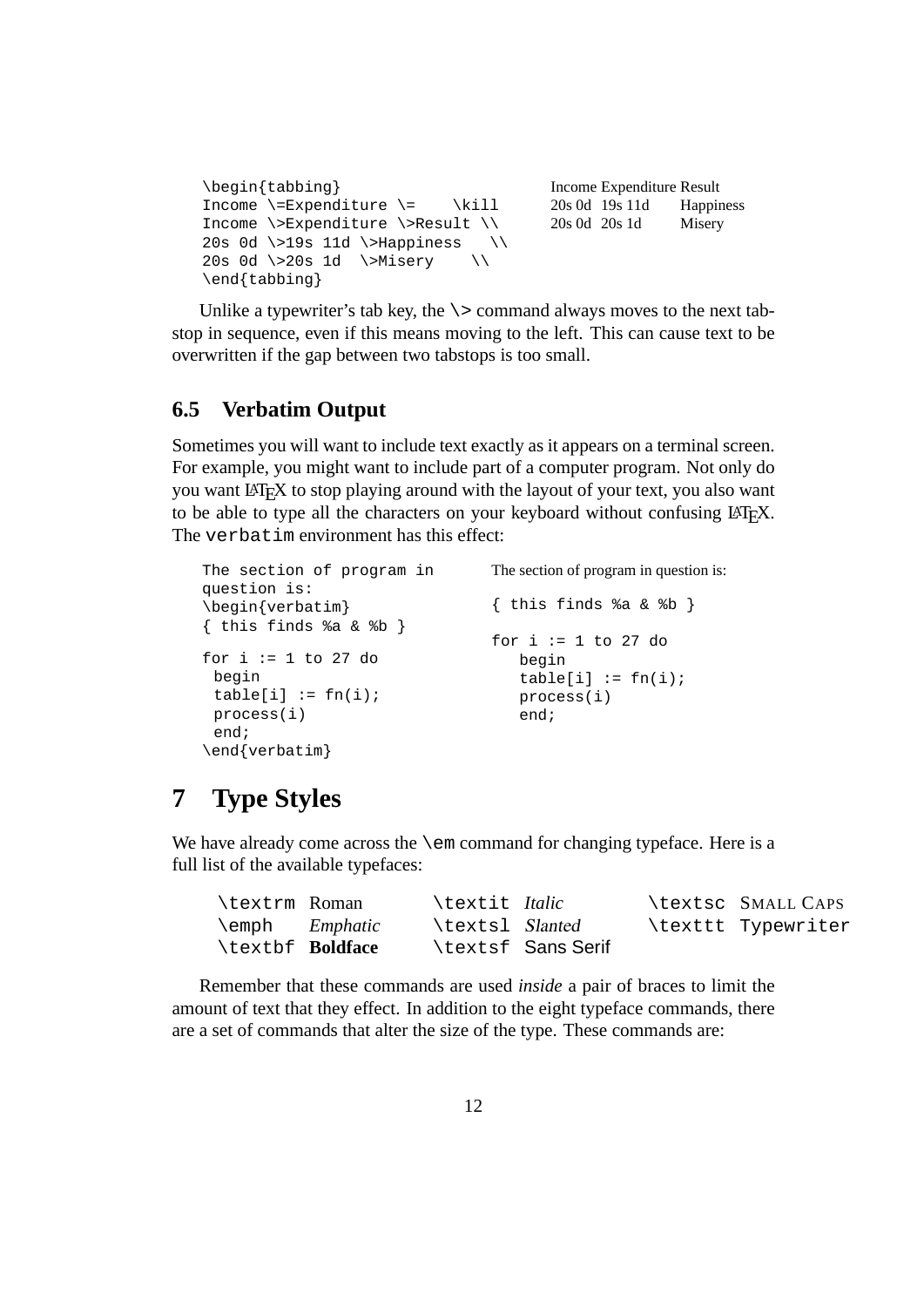| \tiny                | \small      | \large | \huge |
|----------------------|-------------|--------|-------|
| \scriptsize          | \normalsize | \Larqe | \Huge |
| <i>\footnotesize</i> |             | \LARGE |       |

# **8 Sectioning Commands and Tables of Contents**

Technical documents, like this one, are often divided into sections. Each section has a heading containing a title and a number for easy reference. LAT<sub>EX</sub> has a series of commands that will allow you to identify different sorts of sections. Once you have done this LAT<sub>EX</sub> takes on the responsibility of laying out the title and of providing the numbers.

The commands that you can use are:

| \chapter | \subsection    | \paragraph    |
|----------|----------------|---------------|
| \section | \subsubsection | \subparagraph |

The naming of these last two is unfortunate, since they do not really have anything to do with 'paragraphs' in the normal sense of the word; they are just lower levels of section. In most document classes, headings made with \paragraph and \subparagraph are not numbered. \chapter is not available in document class article. The commands should be used in the order given, since sections are numbered within chapters, subsections within sections, etc.

A seventh sectioning command, \part, is also available. Its use is always optional, and it is used to divide a large document into series of parts. It does not alter the numbering used for any of the other commands.

Including the command \tableofcontents in you document will cause a contents list to be included, containing information collected from the various sectioning commands. You will notice that each time your document is run through  $\Delta E$ <sub>EX</sub> the table of contents is always made up of the headings from the previous version of the document. This is because LAT<sub>EX</sub> collects information for the table as it processes the document, and then includes it the next time it is run. This can sometimes mean that the document has to be processed through LAT<sub>EX</sub> twice to get a correct table of contents.

## **9 Producing Special Symbols**

You can include in you LAT<sub>EX</sub> document a wide range of symbols that do not appear on you your keyboard. For a start, you can add an accent to any letter: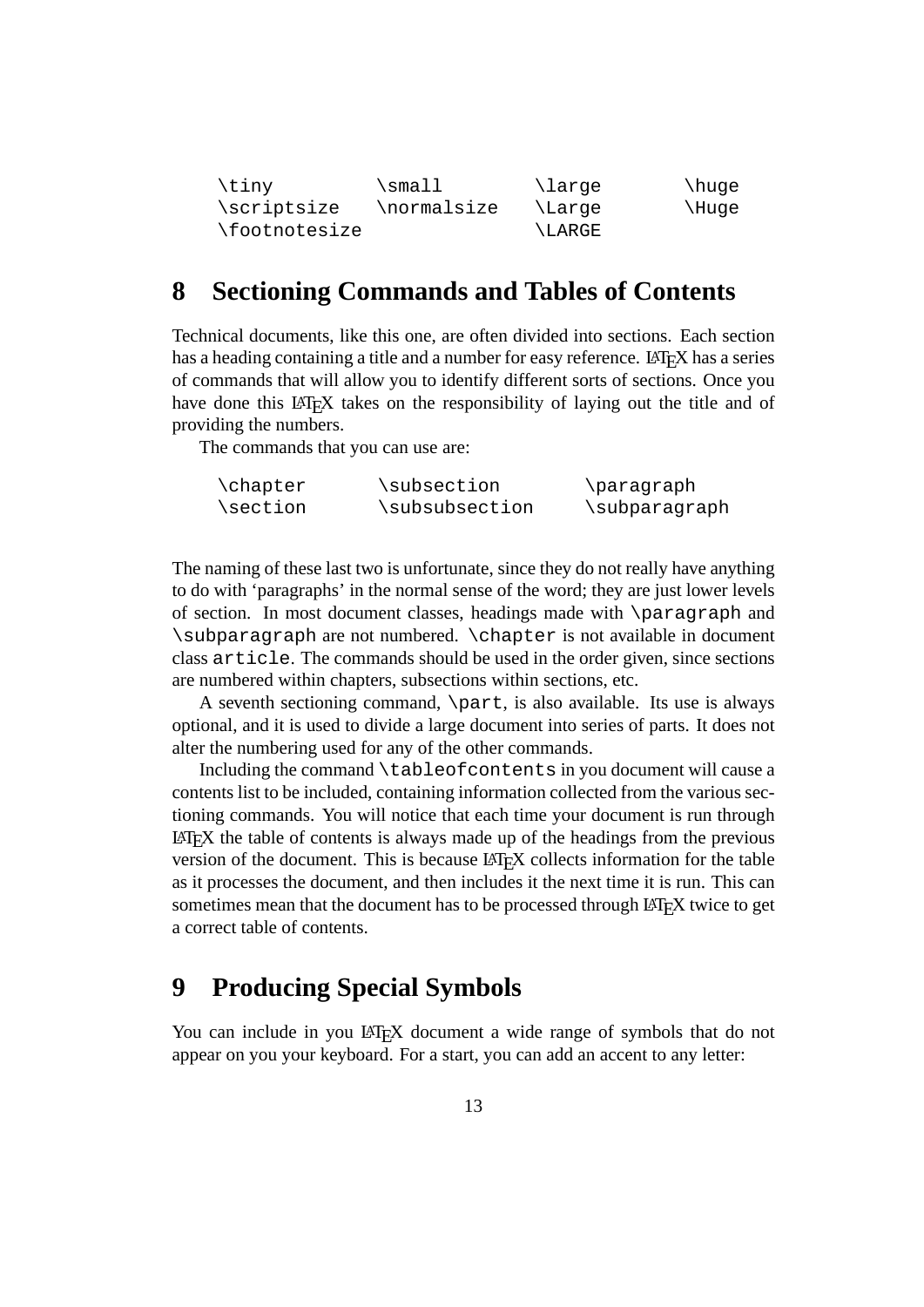ò \'{o} õ \~{o} oˇ \v{o} ¸o \c{o} ó \'{o}  $\bar{\sigma}$  \={o}  $\tilde{\sigma}$  \H{o} o๋ \d{o} ô \^{o} o໋ \.{o}  $\texttt{do} \setminus \texttt{oo}$   $\texttt{o} \setminus \texttt{b}$   $\texttt{o}$  $\delta \ \{u\}$  $\ddot{o}$  \" $\{o\}$ 

A number of other symbols are available, and can be used by including the following commands:

|   | dag)              |   | ۰S    | $\mathbf c$ | \copyright  |
|---|-------------------|---|-------|-------------|-------------|
|   | <sub>\</sub> ddag |   | . P   |             | \pounds     |
| œ | oe                | Œ | OE    | æ           | <b>AE</b>   |
| Æ | <b>AE</b>         | å | aa,   |             | <b>AA</b>   |
| Ø | O)                | Ø |       |             |             |
|   | Ε.                | ß | SS    | ι,          | ، ڊ         |
|   |                   | . | ldots |             | ИГдХ \LaTeX |

There is also a  $\text{coday}$  command that prints the current date. When you use these commands remember that LAT<sub>EX</sub> will ignore any spaces that follow them, so that you can type '\pounds 20' to get '£20'. However, if you type 'LaTeX is wonderful' you will get 'LAT<sub>EX</sub>Xis wonderful'—notice the lack of space after LAT<sub>EX</sub>. To overcome this problem you can follow any of these commands by a pair of empty brackets and then any spaces that you wish to include, and you will see that \LaTeX{} really is wonderful! (LATEX really is wonderful!).

Finally, LATEX 'math' mode, normally used to layout mathematical formulae, gives access to an even larger range of symbols, including the upper and lower case greek mathematical alphabet, calligraphic letters, mathematical operators and relations, arrows and a whole lot more. This document has not mentioned math mode, and it isn't going to either, so you will have to refer to the manual if you really need something that you can't get otherwise.

## **10 Titles**

Most documents have a title. To title a LAT<sub>EX</sub> document, you include the following commands in your document, usually just after begin{document}.

```
\title{required title}
\author{required author}
\date{required date}
\maketitle
```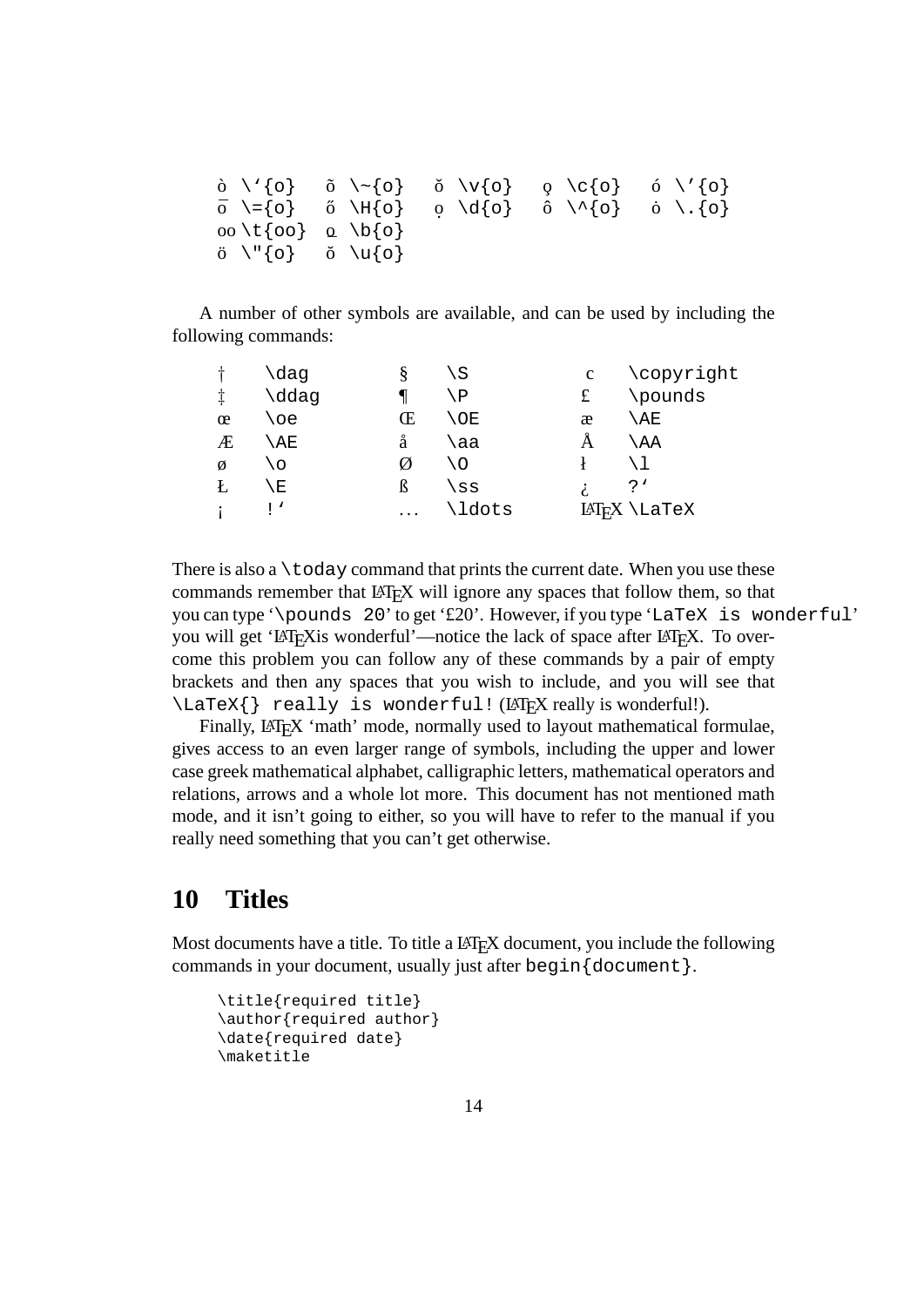If there are several authors, then their names should be separated by  $\lambda$  and; they can also be separated by  $\setminus$  if you want them to be centred on different lines. If the \date command is left out, then the current date will be printed.

| \title{Essential \LaTeX}                | Essential LAT <sub>EX</sub> |  |
|-----------------------------------------|-----------------------------|--|
| \author{J Warbrick\and T Murphy}        |                             |  |
| \date{14th February 1988}<br>\maketitle | J Warbrick T Murphy         |  |
|                                         | 14th February 1988          |  |

The exact appearance of the title varies depending on the document class. In classes report and book the title appears on a page of its own. In the article class it normally appears at the top of the first page, the class option titlepage will alter this (see Section 4).

### **11 Letters**

Producing letters is simple with LATEX. To do this you use the document class letter. You can make any number of letters with a single input file. Your name and address, which are likely to be the same for all letters, are given once at the top of the file. Each letter is produced by a letter environment, having the name and address of the recipient as its argument. The letter itself begins with an \opening command to generate the salutation.

The letter ends with a  $\clap{\text{colosing command}, you can use the commands$  $\en{end}$  and  $\cc$  to generate lists of enclosures and people to whom you are sending copies. Any text that follows the  $\clap{\csc \cosh}$  must be proceeded by a  $\ps$ command. This command produces no text—you'll have to type "P.S." yourself but is needed to format the additional text correctly.

Perhaps an example will make this clearer:

```
\documentclass{letter}
\begin{document}
\address{1234 Avenue of the Armadillos \\
         Gnu York, G.Y. 56789}
\signature{R. (Ma) Dillo \\ Director of Cuisine}
\begin{letter}{G. Natheniel Picking \\
               Acme Exterminators \\
               Illinois}
\opening{Dear Nat,}
```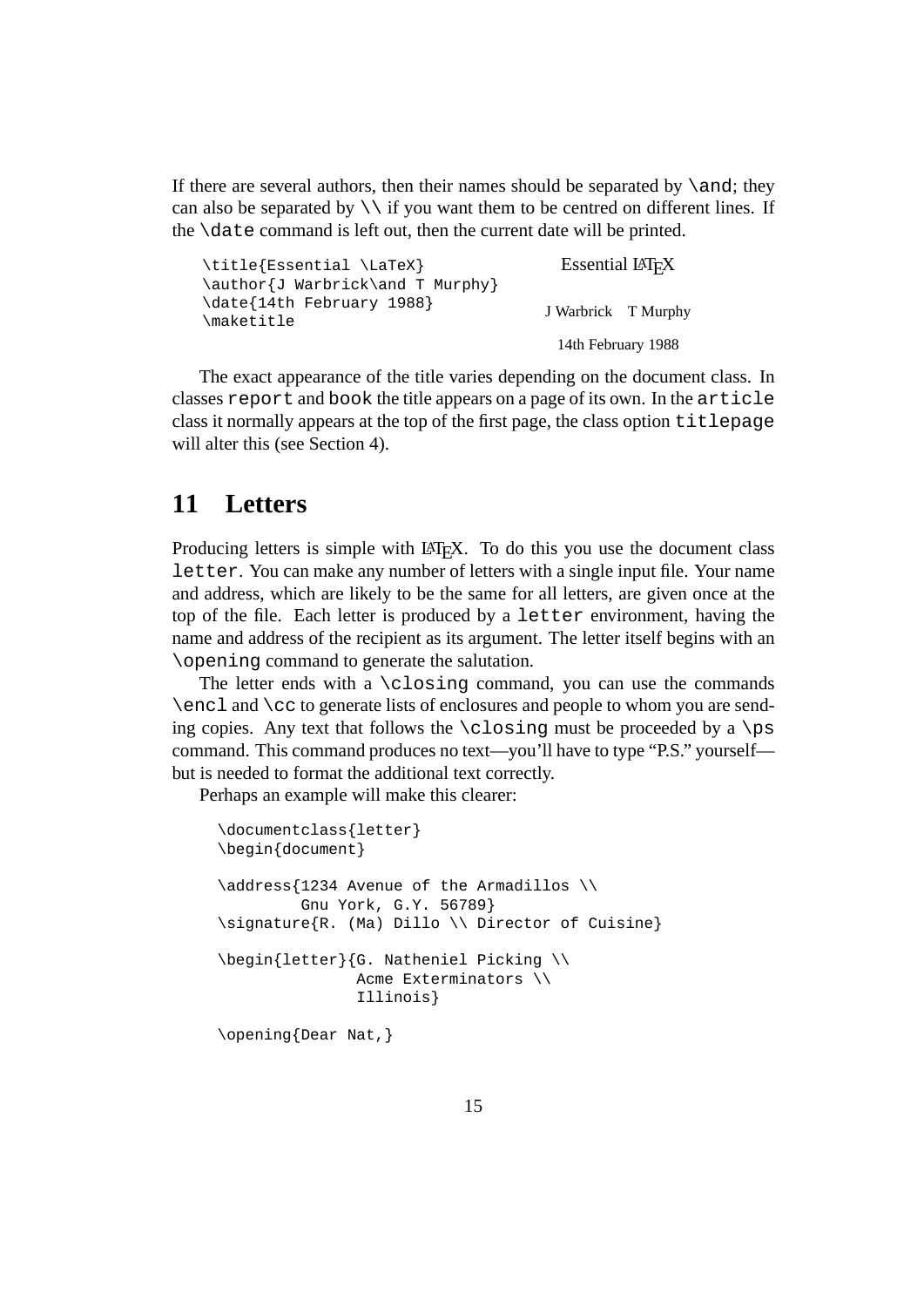```
I'm afraid that the armadillo problem is still with us.
I did everything ...
... and I hope that you can get rid of the nasty
beasts this time.
\closing{Best Regards,}
\cc{Jimmy Carter\\Richard M. Nixon}
\end{letter}
\end{document}
```
### **12 Errors**

When you create a new input file for LATEX you will probably make mistakes. Everybody does, and it's nothing to be worried about. As with most computer programs, there are two sorts of mistake that you can make: those that LATEX notices and those that it doesn't. To take a rather silly example, since LAT<sub>E</sub>X doesn't understand what you are saying it isn't going to be worried if you mis-spell some of the words in your text. You will just have to accurately proof-read your printed output. On the other hand, if you mis-spell one of the environment names in your file then LAT<sub>E</sub>Xwon't know what you want it to do.

When this sort of thing happens, LAT<sub>EX</sub> prints an error message on your terminal screen and then stops and waits for you to take some action. Unfortunately, the error messages that it produces are rather user-unfriendly and not a little frightening. Nevertheless, if you know where to look they will probably tell you where the error is and went wrong.

Consider what would happen if you mistyped  $\begin{array}{c} i \text{ i } t \in \mathbb{Z} \end{array}$  so that it became  $\begin{array}{c}$  begin{itemie}. When LAT<sub>EX</sub> processes this instruction, it displays the following on your terminal:

```
LaTeX error. See LaTeX manual for explanation.
             Type H <return> for immediate help.
! Environment itemie undefined.
\@latexerr ...for immediate help.}\errmessage {#1}
                                                  \endgroup
l.140 \begin{itemie}
?
```
After typing the '?' LAT<sub>EX</sub> stops and waits for you to tell it what to do.

The first two lines of the message just tell you that the error was detected by LATEX. The third line, the one that starts '!' is the *error indicator*. It tells you what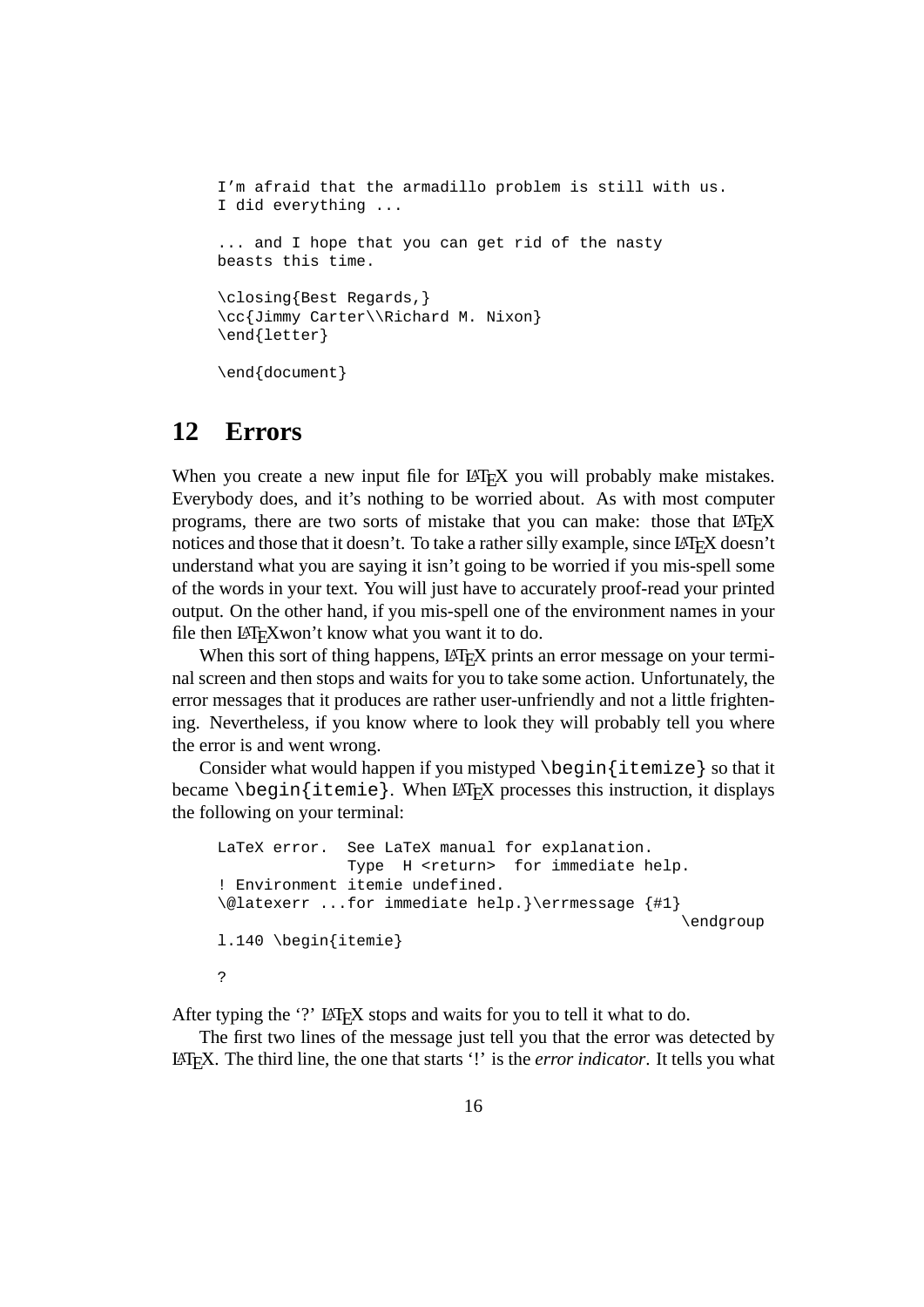the problem is, though until you have had some experience of LATEX this may not mean a lot to you. In this case it is just telling you that it doesn't recognise an environment called itemie. The next two lines tell you what LAT<sub>EX</sub> was doing when it found the error, they are irrelevant at the moment and can be ignored. The final line is called the *error locator*, and is a copy of the line from your file that caused the problem. It start with a line number to help you to find it in your file, and if the error was in the middle of a line it will be shown broken at the point where LAT<sub>EX</sub> realised that there was an error. LAT<sub>EX</sub> can sometimes pass the point where the real error is before discovering that something is wrong, but it doesn't usually get very far.

At this point you could do several things. If you knew enough about LATEX you might be able to fix the problem, or you could type 'X' and press the return key to stop LATEX running while you go and correct the error. The best thing to do, however, is just to press the return key. This will allow  $\mathbb{E}E[X]$  to go on running as if nothing had happened. If you have made one mistake, then you have probably made several and you may as well try to find them all in one go. It's much more efficient to do it this way than to run LAT<sub>EX</sub> over and over again fixing one error at a time. Don't worry about remembering what the errors were—a copy of all the error messages is being saved in a *log* file so that you can look at them afterwards. See your *local guide* to find out what this file is called.

If you look at the line that caused the error it's normally obvious what the problem was. If you can't work out what you problem is look at the hints below, and if they don't help consult Chapter 6 of the manual. It contains a list of all of the error messages that you are likely to encounter together with some hints as to what may have caused them.

Some of the most common mistakes that cause errors are

A mis-spelt command or environment name.

Improperly matched '{' and '}'—remember that they should always come in pairs.

Trying to use one of the ten special characters  $\sharp$   $\sharp$   $\sharp$   $\sharp$   $\in$   $\setminus$   $\setminus$   $\to$   $\land$  and \ as an ordinary printing symbol.

A missing \end command.

A missing command argument (that's the bit enclosed in '{' and '}').

One error can get LATEX so confused that it reports a series of spurious errors as a result. If you have an error that you understand, followed by a series that you don't, then try correcting the first error—the rest may vanish as if by magic.